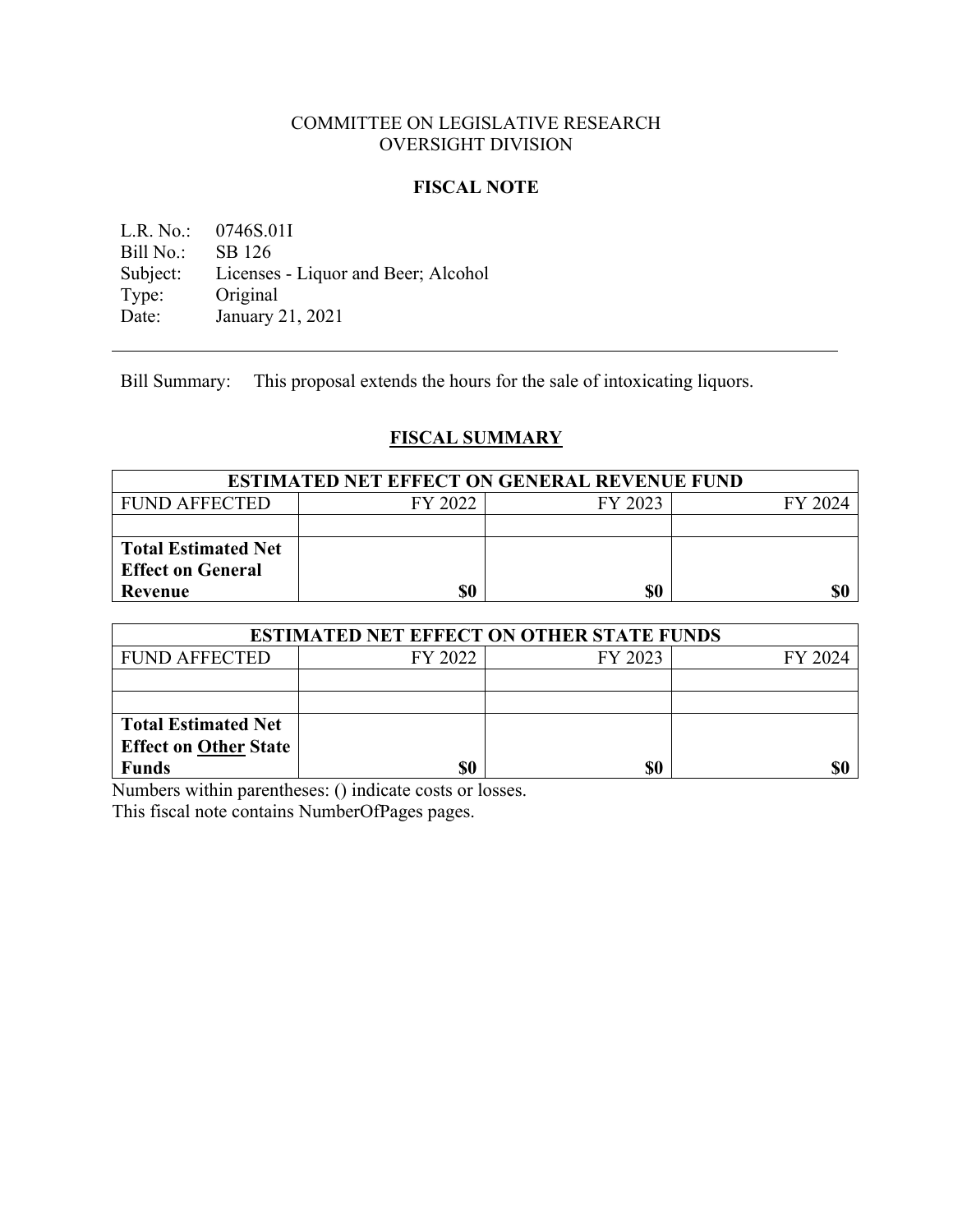L.R. No. 0746S.01I Bill No. SB 126 Page **2** of **4** January 21, 2021

| <b>ESTIMATED NET EFFECT ON FEDERAL FUNDS</b> |         |         |         |  |
|----------------------------------------------|---------|---------|---------|--|
| <b>FUND AFFECTED</b>                         | FY 2022 | FY 2023 | FY 2024 |  |
|                                              |         |         |         |  |
|                                              |         |         |         |  |
| <b>Total Estimated Net</b>                   |         |         |         |  |
| <b>Effect on All Federal</b>                 |         |         |         |  |
| <b>Funds</b>                                 | \$0     | \$0     | \$0     |  |

| <b>ESTIMATED NET EFFECT ON FULL TIME EQUIVALENT (FTE)</b> |         |         |         |  |
|-----------------------------------------------------------|---------|---------|---------|--|
| <b>FUND AFFECTED</b>                                      | FY 2022 | FY 2023 | FY 2024 |  |
|                                                           |         |         |         |  |
|                                                           |         |         |         |  |
| <b>Total Estimated Net</b>                                |         |         |         |  |
| <b>Effect on FTE</b>                                      |         |         |         |  |

☐ Estimated Net Effect (expenditures or reduced revenues) expected to exceed \$250,000 in any of the three fiscal years after implementation of the act.

| <b>ESTIMATED NET EFFECT ON LOCAL FUNDS</b> |      |         |  |
|--------------------------------------------|------|---------|--|
| <b>FUND AFFECTED</b>                       | 2022 | FY 2023 |  |
|                                            |      |         |  |
| <b>Local Government</b>                    | \$0  | \$0     |  |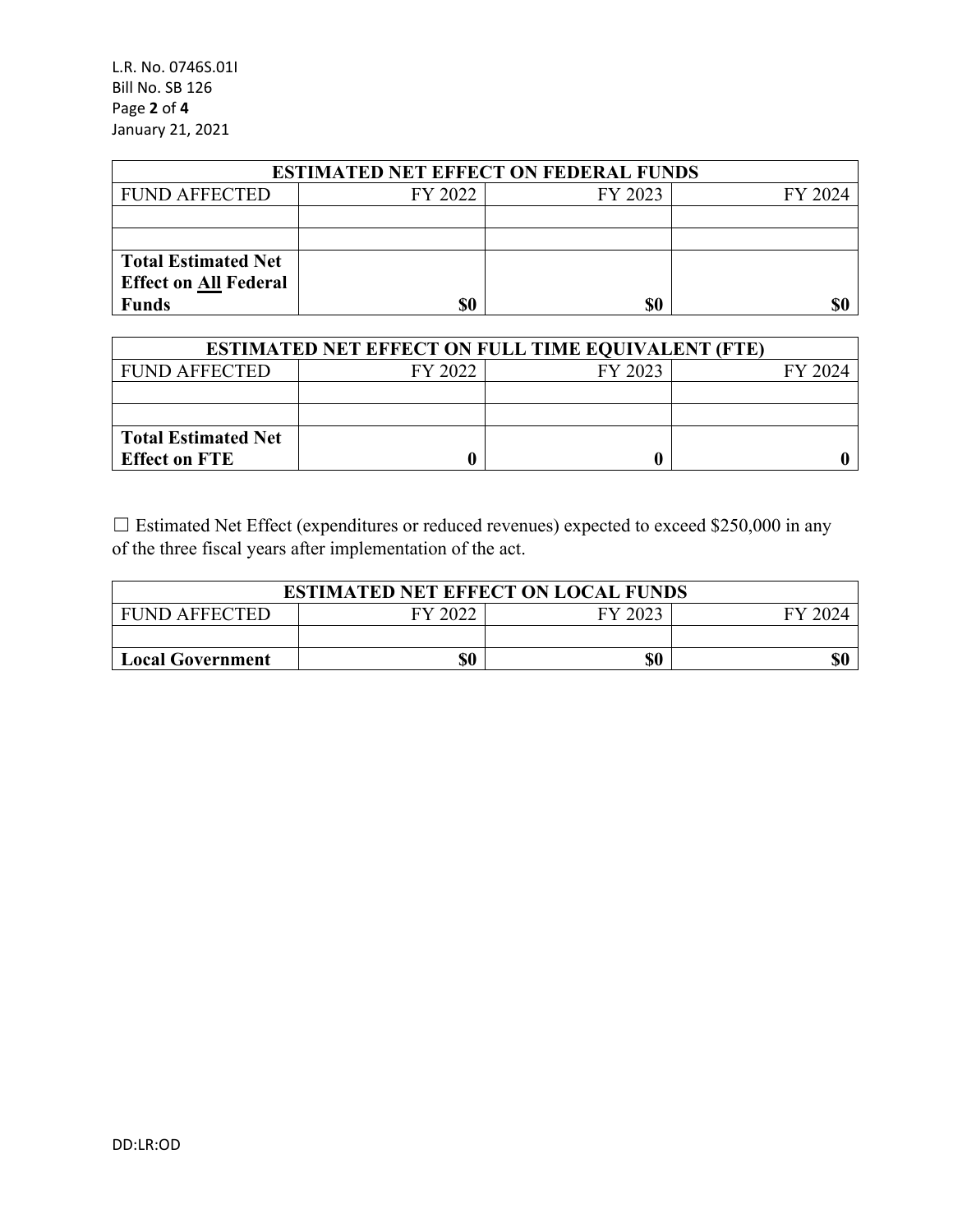# **FISCAL ANALYSIS**

## ASSUMPTION

### §§311.089, 311.096, 311.174, 311.176, 311.178, 311.179, 311.200, 311.293, 311.480, 311.482, and 311.710 - Extends the hours of the sale of intoxicating liquors

Officials from **Department of Public Safety - Division of Alcohol and Tobacco Control**, the **Department of Revenue**, the **City of Ballwin**, the **City of Kansas City**, the **City of O'Fallon**, the **City of Springfield**, the **St. Louis Budget Division** each assume the proposal will have no fiscal impact on their respective organizations.

Officials from the **City of Hale** responded to the legislation but did not provide a fiscal impact.

**Oversight** does not have any information to the contrary. Therefore, Oversight will reflect a zero impact in the fiscal note for these agencies.

**Oversight** only reflects the responses that we have received from state agencies and political subdivisions; however, other cities and counties were requested to respond to this proposed legislation but did not. A general listing of political subdivisions included in our database is available upon request.

| FISCAL IMPACT-          | FY 2022  | 2023<br>FV | FY 2024 |
|-------------------------|----------|------------|---------|
| <b>State Government</b> | $10$ Mo. |            |         |
|                         |          |            |         |
|                         | \$0      | \$0        | \$0     |

| <b>FISCAL IMPACT -</b><br>Local Government | FY 2022<br>$10$ Mo. | FY 2023 | FY 2024 |
|--------------------------------------------|---------------------|---------|---------|
|                                            |                     |         |         |
|                                            | \$0                 | \$0     | \$0     |

### FISCAL IMPACT – Small Business

Certain small businesses that sell intoxicating liquor could be impacted by this proposal.

### FISCAL DESCRIPTION

The proposed legislation appears to have no direct fiscal impact.

This legislation is not federally mandated, would not duplicate any other program and would not require additional capital improvements or rental space.

DD:LR:OD